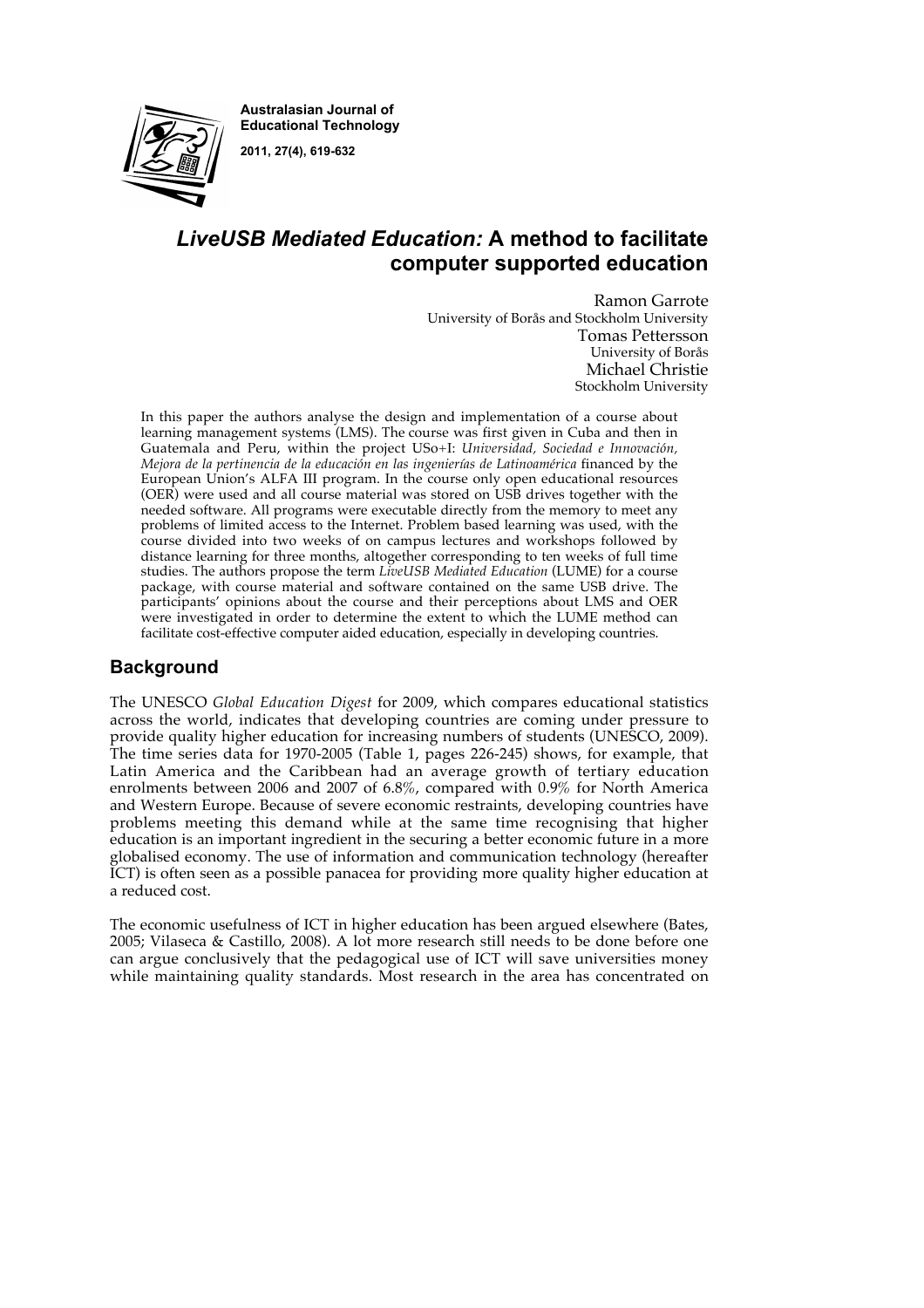pedagogical rather than economic benefits (Lim, 2001; Lim, Khine, Hew, Wong, Divaharan & Lim, 2003) with the emphasis on compulsory schooling rather than tertiary education.

To facilitate tertiary education by the proper use of ICT is currently a major challenge for higher education institutions in developing countries. The educational benefits of ICT depend both on ease of access and the pedagogical way in which it is applied. In developed countries access to computers and the Internet is taken for granted and computers are used throughout the whole education system. In many cases ICT appears to enhance educational procedures and outcomes, although sometimes the effects are unclear or even detrimental (Lauricella & Kay, 2010). A viable infrastructure with good access to modern computers and fast Internet connections appear to be necessary conditions for the best use of ICT in education. However, as earlier research in this and other journals indicates, teachers must be prepared (Bain & McNaught, 2006; Garrote, Pettersson & Christie, 2007; Garrote & Pettersson, 2007) if they are to use ICT effectively in order to facilitate quality learning and at the same time save money. A problem facing many developing countries is that for economic and, at times, political reasons, ICT infrastructure and access is limited. However, it appears that access to computers and the Internet will go on increasing in most developing countries (Dutta & Mia, 2009). In this article we argue that preparing teachers and educational institutions to cope with this phenomenon is of critical importance for education in developing countries (Romiszowski, 2003).

Although economic restraints are clearly a factor in the educational use of ICT in developing countries, this paper makes the case for an innovative and pedagogical use of free educational software and course material that is available on the Internet. Free software and content is known as *open educational resources* (OER). The term was adopted at a UNESCO meeting in 2002 (D'Antoni, 2008). The OER movement and similar initiatives have generated an impressive amount of free material. Raising the awareness of OER and how it might contribute to the improvement of tertiary education in developing countries has been studied by a number of scholars (Abelson, 2008; D'Antoni, 2009; Dinevski, 2008; Garrote et al., 2010). To utilise the free material, teachers need access to computers and the Internet, basic computer skills and software to handle the material. An increasingly common way of handling this material in developed educational settings is to use what is called a *learning management system* (hereafter LMS).

LMS are computer programs that integrate functions for teaching, evaluation and the administration of courses. A modern LMS has many features such as shared documents, discussion boards, assessments, a grade book and chat room (Coates, 2005; Sigrén & Holmqvist, 2005). When a LMS is implemented at an institution and is established as a common tool for the teachers, it becomes easier to utilise OER, adapt courses to blended and distance education, and to use alternatives to conventional classroom teaching (Garrison & Vaughan, 2008; Khosrowpour, 2002; Lockard & Pegrum, 2007; Lockwood & Gooley, 2001). Problem based learning (hereafter PBL) is one example of an alternative type of pedagogy that is well suited to online learning that makes use of LMS.

The issue facing the authors of this paper was how to make use of LMS in developing countries where economic feasibility is an important issue. Commercial learning management systems such as *Blackboard* are very costly to implement and maintain. Not enough research has been done in the area but it would be interesting to know the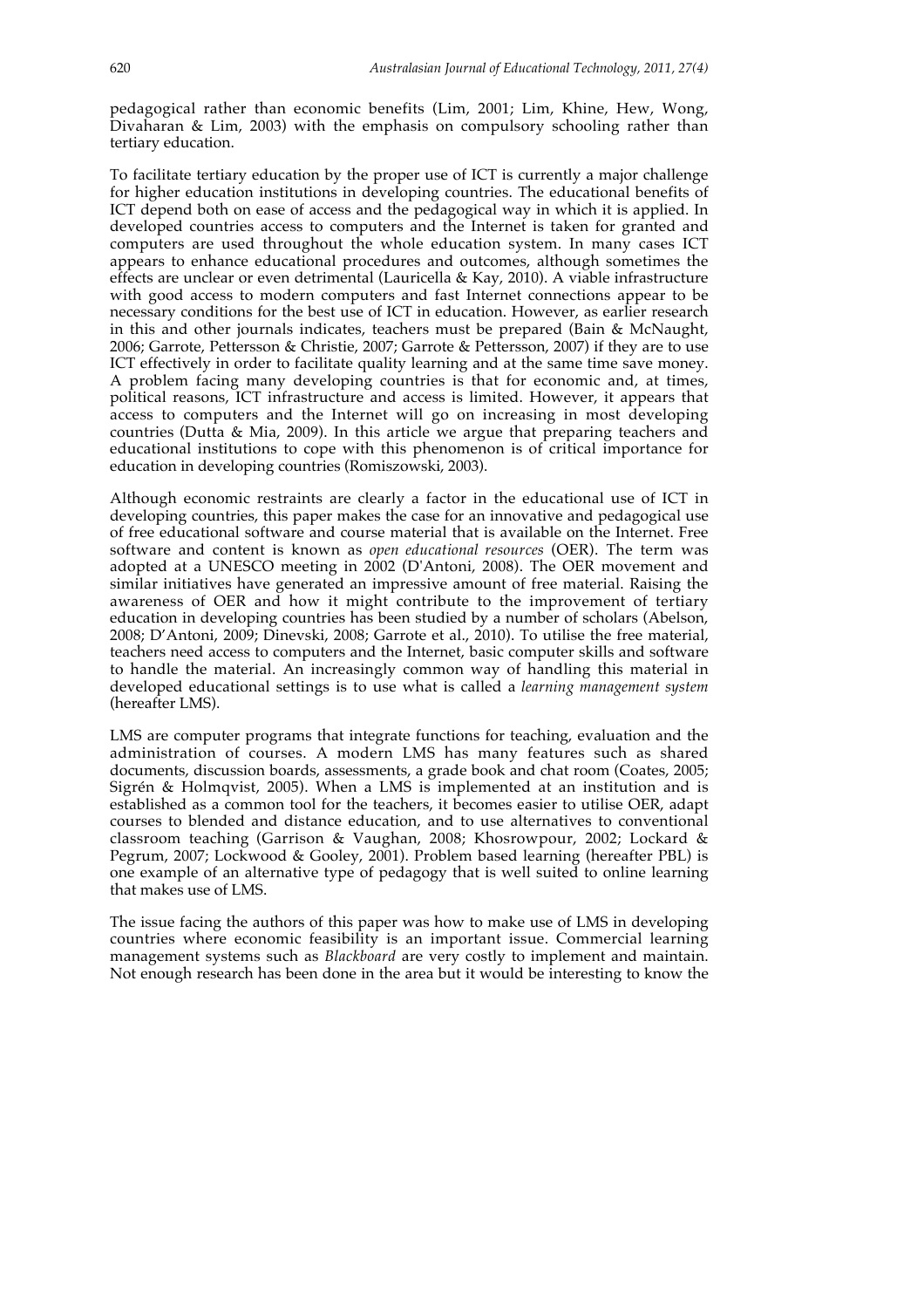cost benefits of using LMS in western universities over the last decade. A disadvantage is that universities start paying for LMS immediately, but the effective use of it by teachers and students takes time. Western universities have had the will and the money to invest in this development. Universities in developing countries are less privileged which helps explain the difficulty in bridging the digital divide between rich and poor countries. Fortunately there are several LMS available as free open source software, with similar features to those in the commercial products (Grob, Bensberg & Dewanto, 2004; Sife, Lwoga & Sanga, 2007; Cavus, Uzunboylu & Ibrahim, 2008).

#### **Adaptation of engineering education to the use of Net independent software**

In the year 2010 the University of Borås (Borås, Sweden) was asked to give Latin American engineering educators a course about LMS within the project USo+i: *Universidad, Sociedad e Innovación. Mejora de la pertinencia de la educación en las ingenierías de Latinoamérica* (University and Society: Improving the relevance of the engineering education in Latin America) financed by the European Union, within the ALFA III program. The first author of this paper designed the course *Adaptation of engineering education to the use of net independent software* that was then registered as a 15 ECTScredits (European Credit Transfer and Accumulation System) course at the School of Engineering, University of Borås.

The main objective of the course was to give the participating lecturers the necessary skills to handle a LMS. It was important to inspire them to act as pioneers in their workplaces and prepare them to give courses about the handling of a LMS as well as support other teachers who wished to try using the software (Birch & Burnett, 2009; Uys, 2010). Since one important aspect of a LMS is the convenience with which OER can be incorporated into the system, it was desirable to draw the participants' attention to the availability of free resources that can be found on the Internet. The problem we mentioned in the introduction remained however. In the countries where we were to hold the course there was limited access to both computers and the Internet. To solve the problem, both in terms of the course and for the participants' future practice, we needed to create a pedagogical sound ICT method that would work without Internet connection and on any available computer.

These considerations led to the decision to use OER and copy all course material and software on a 4 GB USB drive (or USB flash drive, or "memory stick", or "traveling disk", etc) for each participant. As the LMS for the course, *Moodle* (moodle.org, 2010) was selected. The intention was to find a suitable LMS for this and future courses, and also provide a free alternative to the commercial products.

On the USB drive the programs *Moodle, Sumatra PDF, VLC* media player, *LyX, HotPotatoes 6, AbiWord, MoWeS II* and *OpenOffice.org Portable* were stored together with more than 50 Spanish-language videos with practical guides about how to use *Moodle*, downloaded from *YouTube*. Since all computers that would be used during the course had some version of *Windows* installed only applications that worked with *Windows* were selected and no operating system was supplied.

Pedagogically, the course was formed around the main assignment for each participant. The students' task was to select a course from their practice and adapt the existing course material to the LMS, possibly add some new material and prepare for the appropriate use of tools such as discussion boards, grade book, etc, when teaching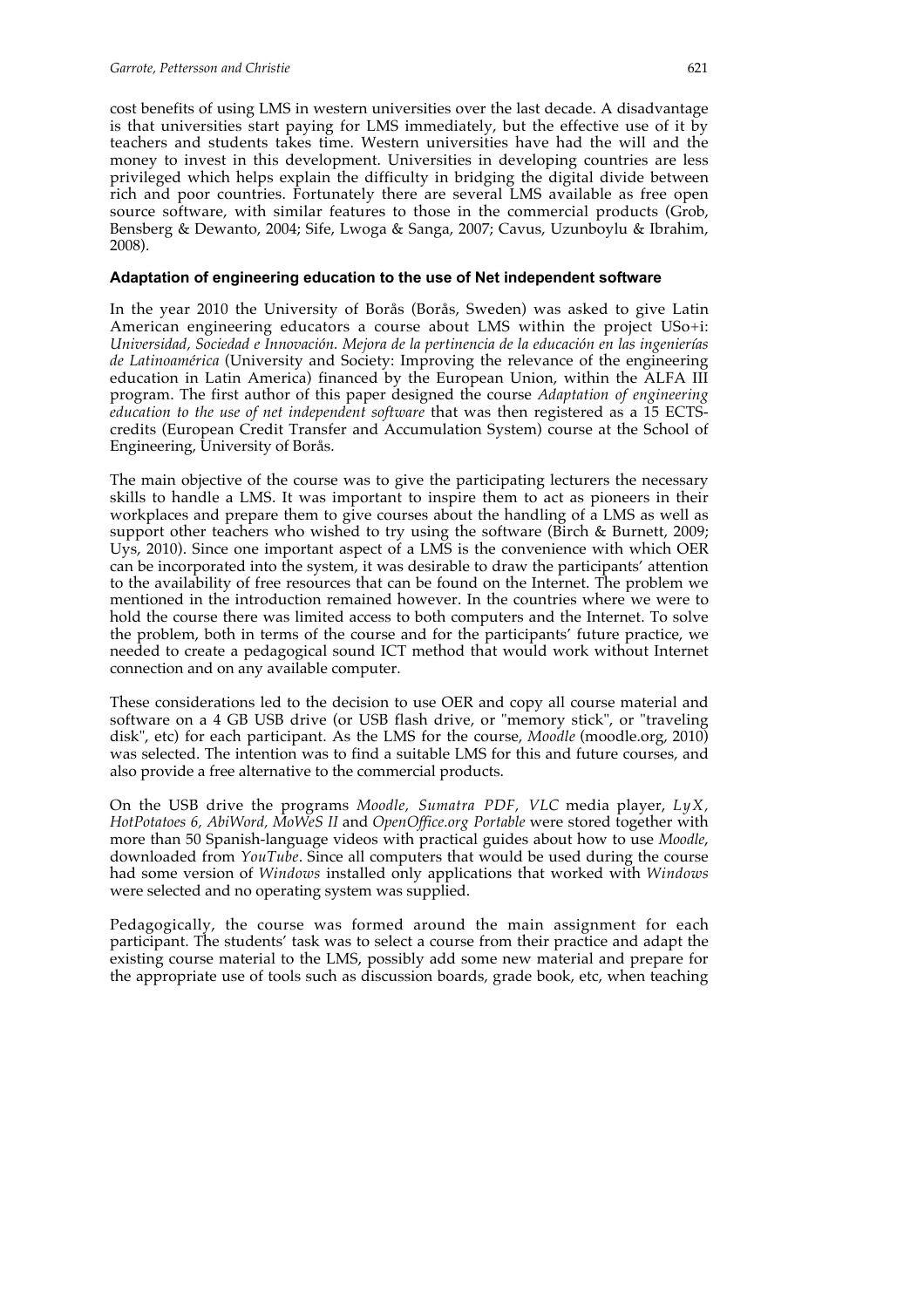the course in the future. Our philosophical approach was constructivist and made use of the theory that learners build their own knowledge from information, previous experience, interactions with others and analytical, critical reflection (Forman *et al.*, 1996; Harel *et al.*, 1991; Kafai & Resnick, 1996; Kukla, 2000). That pedagogical method we used can be best described as *problem based learning* (PBL). We used a teacher directed form of PBL where the learning outcomes are to be achieved by students working on problems that are presented at the beginning of the course. The participants can find and use any information they need to solve the problems.

Although we anticipated that this approach might be unusual for our Latin American students we wanted the students to develop their skills in handling information, and to take more responsibility for their learning process. The emphasis on self acquired skills was important because our students were expected to, in their turn, motivate other teachers to be self activating in the use of ICT in their courses. The literature provides convincing evidence that PBL develops problem solving and information handling skills that better equip learners to deal with real life situations than memorised knowledge from textbooks. (Barrows & Tamblyn, 1980; Björck, 2004; Boud & Feletti, 1991).

The course was given for the first time by the first author of this paper in Cuba in March 2010. The participants were lecturers at the Instituto Superior Politécnico José Antonio Echeverría ISPJAE, Facultad de Ingeniería Eléctrica, Havana, Cuba. The course was given in two parts. For the first part the participants were gathered on campus for a two week period with the lecturer. The second part consisted of work on the given assignments over the following three months. During that period the first author of this paper was available for advice, mainly by email, but also by regular or Internet telephone.

In total this course corresponded to ten weeks of full time study or 15 ECTS points. To pass the course, the participants had to participate actively during the first part, present their initial work in a seminar at the end of the first two week period, and submit a final report to the lecturer. The final report had to document how they adapted a course of their choice to the use of a LMS, their perceptions about the use of a LMS, and their assessment of the other participants' solutions.

The second time the course was given was in May 2010. This time the participants were teachers from Centro Universitario de Occidente – Universidad de San Carlos, CUNOC-USAC. Quetzaltenango, Guatemala. The same format was repeated with an on campus and distance learning component. The course was given a third time at Universidad Ricardo Palma (URP) in Santiago de Surco, Peru, again with the same teaching and learning conditions and the same number of course credits.

When the course in Cuba concluded, 13 out of 15 participants had passed. In Cuba the university strongly supported the course and the participants were highly motivated; two participants were unable to complete the course because they took up new work positions.

In Guatemala 14 out of 21 participants passed the course. In Guatemala the institutional support was not as strong as in Cuba and it was more of a personal choice to complete the course. The course has since been given to lecturers at Universidad de San Carlos de Guatemala, Guatemala City, with the same course material and one of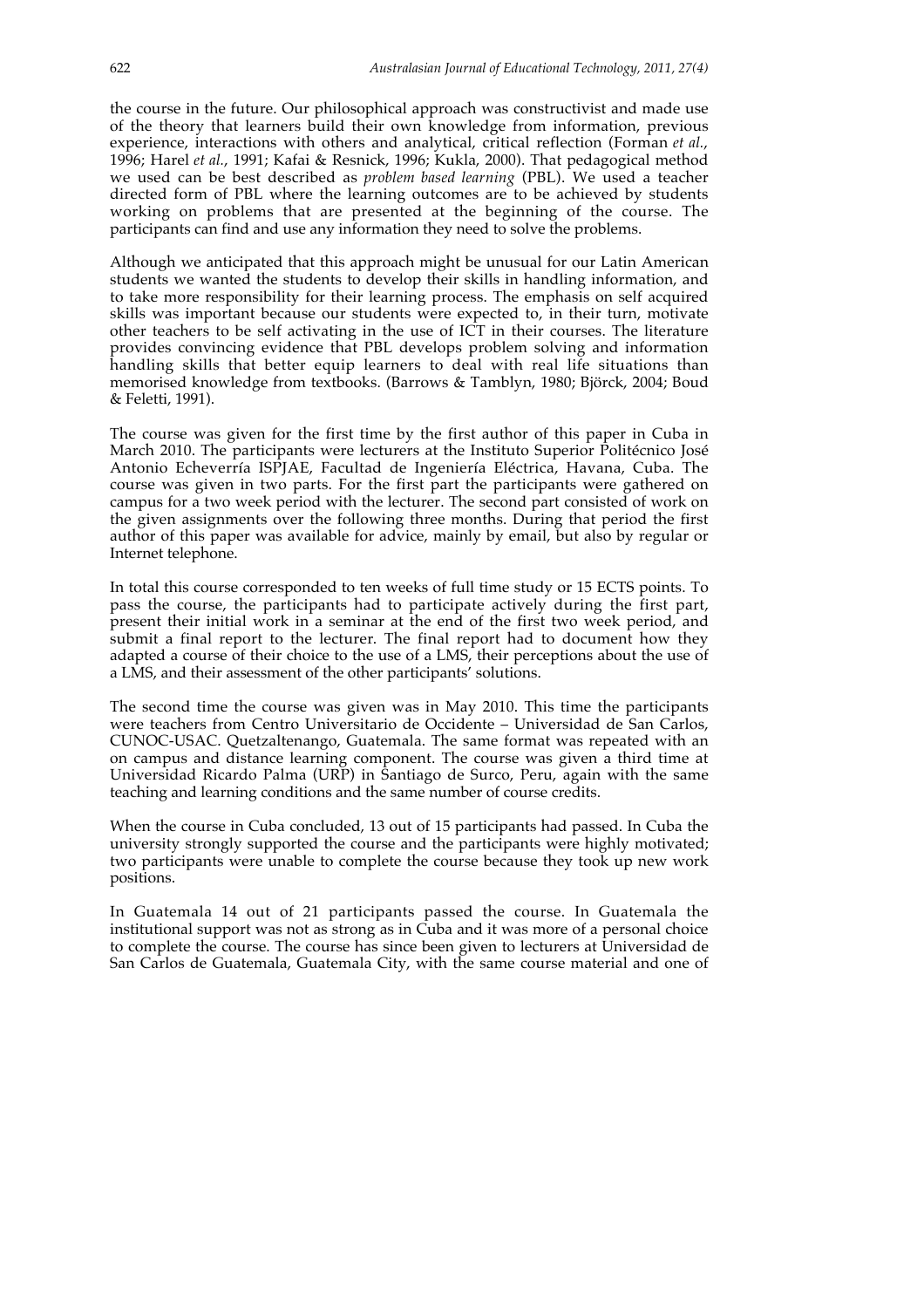the original participants as lecturer. The first author of this paper acted as advisor and examiner since the course was registered at the University of Borås.

The result in Peru appears slightly disappointing; six participants out of eleven have completed the course to date. However, the result is not bad, given the circumstances. Most lecturers in Peru have a very heavy workload, because they work at more than one place, a common practice in Peru (Vandergaag, Stelcner & Vijverberg, 1989). For that reason it was hard to gather the group during the first two weeks on campus and most of the participants were unable to spend as much time on the course as intended. In view of these problems two participants have been given additional time to complete their assignments.

## *LiveUSB mediated education: LUME*

The idea to store and distribute complete course materials that can run on any computer is not new. Before the advent of reasonably priced USB drives with sufficient capacity, removable hard drives were used by teachers to achieve some of the aims we describe in this article (Hailey & Hailey, 2002). In spring 2009 Thomas Edison State College in the United States began to offer courses packaged on USB drives under the name 'flash track courses' (Mearian, 2009). What we believe is innovative in our approach is the extent to which we use the USB and the purpose for which we use it. Our intention is to use ICT in a pedagogically sound way in order to bridge the digital divide that exists in the tertiary education systems of rich and poor countries.

We have coined the term *LiveUSB mediated education* or *LUME* to describe the way in which we have packaged all course material and the software needed to use it on a portable memory device. The term *LiveUSB* commonly refers to USB drives containing an operating system that operates independently of the operating system that is installed on the computer. However, since we refer to a complete course package, we feel that the term LUME is convenient even if no operating system is included (or if it is attached in some other way, such as on a CD). The point is that the course material and the portable software required to access it are stored and distributed as a package (Garrote & Pettersson, 2011).

## **The purpose of this study**

The purpose of this study is to investigate the attitudes of third world engineering educators towards the LUME method and the use of OER in order to determine if the LUME method can contribute to making computer aided education more accessible worldwide.

## **Scope and limitations**

The course was given, and the survey was carried out, on three occasions, in Cuba, Guatemala and Peru. A limitation of the study is the size of the sample. The Cuban course contained 15 students, the Guatemalan course 21 and the Peruvian course 11 students. The courses were given in engineering departments at each university and although the numbers are small we would argue that the participants' opinions were most likely representative for engineering university lecturers in their country. A much larger survey would have to be conducted to confirm this claim.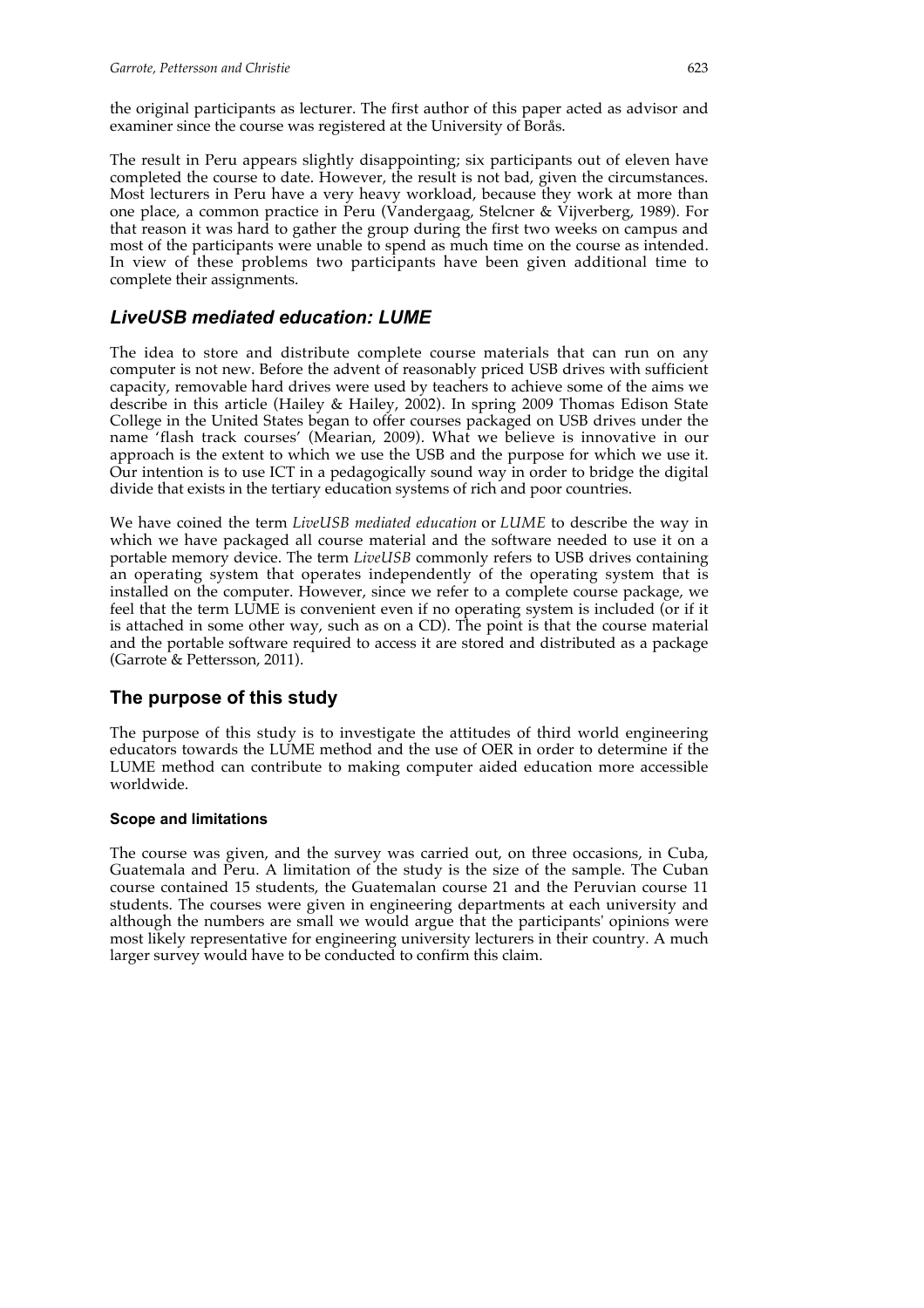## **Method**

The participants in the course met on campus for the first two weeks of the course. At the start the participants' prior experience of working with a LMS was investigated, and at the end of the two weeks, questionnaires and group discussions were used to get their opinions about the use of LMS and OER. The questionnaires with opinions about the course were filled in anonymously.

## **Results and observations**

### **The teacher's observations**

At the start of the course most of the participants were a little confused with the PBL method and the design of the course. The idea of relying on free material from the Internet (in particular videos) for instruction in a course at university level was new to them, but within a few days the work was running smoothly with an apparent high level of cooperation and creativity.

The most important difference between the Cuban group and the others was the lack of computers and the extremely limited Internet access in Cuba. That is a problem for both lecturers and students, but the situation is expected to improve (Hoffmann, 2004).

### **Participants' prior experience**

To assess participants' previous experience with learning management system tools, a questionnaire was given before the course commenced (Table 1).

| I have used                            | Country          | Yes | N <sub>o</sub> |
|----------------------------------------|------------------|-----|----------------|
| A. Uploading and sharing material      | Cuba $(n=15)$    | 3   | 12             |
|                                        | Guatemala (n=21) | 10  | 11             |
|                                        | Peru $(n=11)$    | 10  |                |
| B. Forums and chats<br>Cuba            |                  | 3   | 12             |
|                                        | Guatemala        | 6   | 15             |
|                                        | Peru             |     | 10             |
| C. Quizzes and surveys                 | Cuba             |     | 14             |
|                                        | Guatemala        | 5   | 16             |
|                                        | Peru             |     | 10             |
| D. Gathering and reviewing assignments | Cuba             |     | 15             |
|                                        | Guatemala        | 5   | 16             |
|                                        | Peru             |     | 11             |
| E. Recording grades                    | Cuba             |     | 15             |
|                                        | Guatemala        | າ   | 19             |
|                                        | Peru             |     | 11             |

Table 1: Experience of learning management system (LMS)

As can be seen in Table 1 a number of the Guatemalan and Peruvian participants had some experience of the tools in a LMS. The result was discussed in the groups and it turned out that their experience was very limited. In the Peruvian group 10 out of 11 participants had used the LMS *Moodle* to distribute documents, but very little of the other tools, so it did not motivate any changes in the course structure.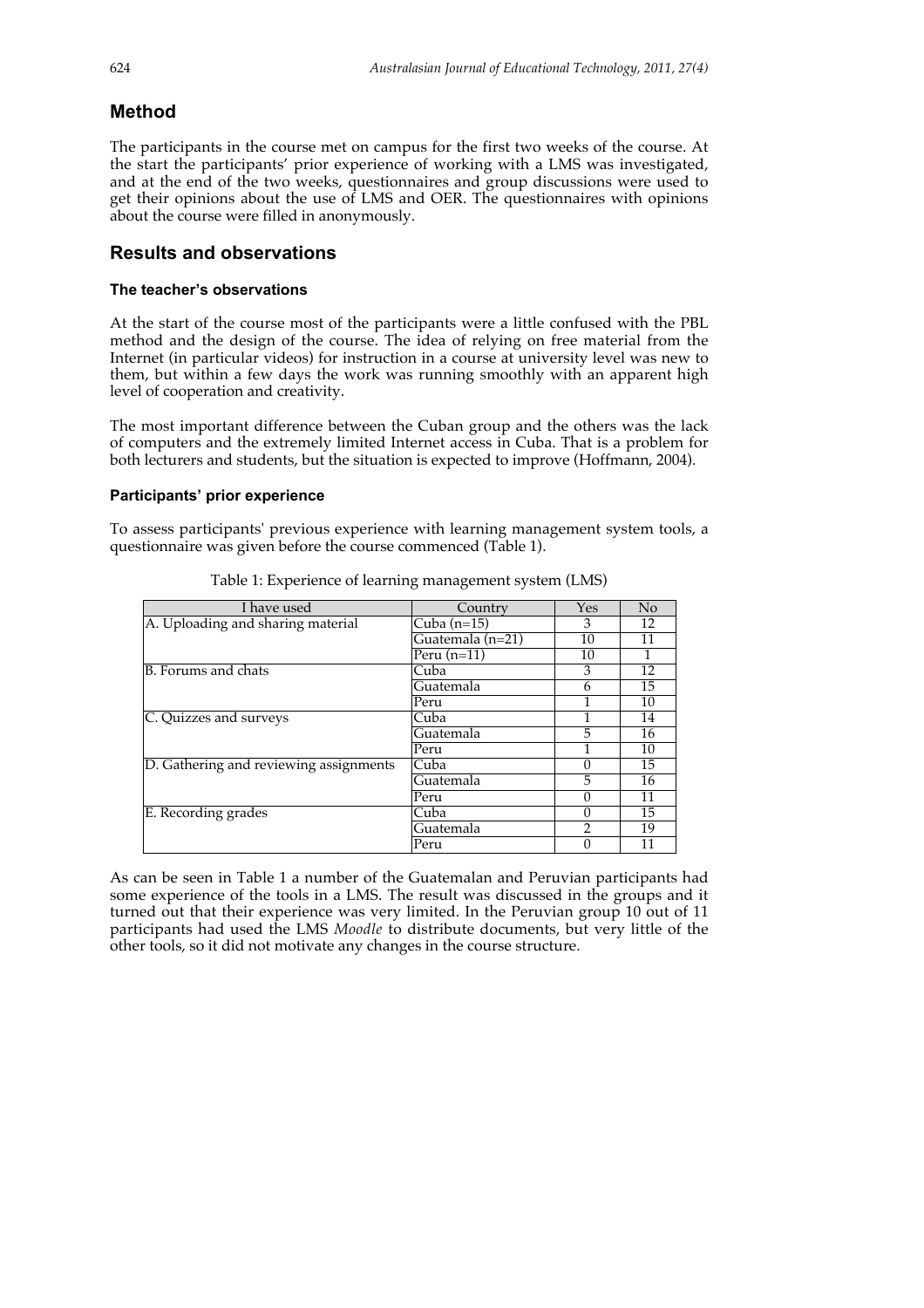#### **Internet access**

To see whether respondents considered their students' access to computers and the Internet to be a problem, the statement 'Many of my students lack access to computers and/or Internet' was assessed on a five point scale (Table 2)**.**

Table 2: Responses to the statement about Internet access 1 = I fully agree, 2 =  $\hat{I}$  agree, 3 = Neutral, 4 = I disagree, 5 = I strongly disagree

| Statement                                           | .ountry       |  |  |  |
|-----------------------------------------------------|---------------|--|--|--|
| Many of my students lack access $\vert$ Cuba (n=15) |               |  |  |  |
| Ito computers and/or Internet.<br> Guatemala (n=21) |               |  |  |  |
|                                                     | Peru $(n=11)$ |  |  |  |

From observations and discussions it was obvious that in Guatemala and Peru it is possible to get Internet access but the cost means that it is not as common a facility as it is in developed countries. All the Guatemalan and Peruvian participants had laptop computers but could only connect to the Internet from stationary computers at the university. For many students the cost of Internet access and computers is still a problem. In Cuba, even university lecturers have to share computers, and they have very limited access to Internet. Very few of their students have any access to computers and the Internet. The responses to statement number one should be interpreted with regard to the respondents' situation; the respondents are likely to compare their students' situation with their own. In the group discussions it was made clear that few students in Cuba have access to computers.

#### **Participants' assessments of the course**

As a part of the course evaluation procedure and to provide input for the further development of the course, all participants filled out an anonymous questionnaire with ten statements and three open ended questions at the end of the second week. Table 2 shows the responses to six of these statements.

| No.           | Statement                      | Country          |    |                | 3              |               | 5 |
|---------------|--------------------------------|------------------|----|----------------|----------------|---------------|---|
| $\mathcal{P}$ | I understand the common        | Cuba $(n=15)$    | 14 |                |                |               |   |
|               | features of a LMS              | Guatemala (n=21) | 11 | 7              |                |               |   |
|               |                                | Peru $(n=11)$    | 11 |                |                |               |   |
| 3             | I feel prepared to use a LMS   | Cuba             | 8  | 7              |                |               |   |
|               | in my work                     | Guatemala        | 7  | 10             | $\mathfrak{D}$ | $\mathcal{P}$ |   |
|               |                                | Peru             | 8  | 3              |                |               |   |
| 4             | The course fulfilled my        | Cuba             | 15 |                |                |               |   |
|               | expectations                   | Guatemala        | 12 | 9              |                |               |   |
|               |                                | Peru             | 11 |                |                |               |   |
| 5.            | Videos and other materials     | Cuba             | 15 |                |                |               |   |
|               | were well suited to the course | Guatemala        | 16 | $\overline{4}$ | 1              |               |   |
|               | objectives                     | Peru             | 11 |                |                |               |   |
| 6             | There was a high level of      | Cuba             | 14 | 1              |                |               |   |
|               | cooperation and interaction    | Guatemala        | 6  | 14             | 1              |               |   |
|               | amongst the participants       | Peru             | 9  | $\mathfrak{D}$ |                |               |   |
| 7             | The course objectives agree    | Cuba             | 15 |                |                |               |   |
|               | with the material covered in   | Guatemala        | 16 | 5              |                |               |   |
|               | class                          | Peru             | 11 |                |                |               |   |

Table 3: Anonymous responses to statements in the students' assessment questionnaire 1 = I fully agree,  $2 = I$  agree, 3 = Neutral, 4 = I disagree, 5 = I strongly disagree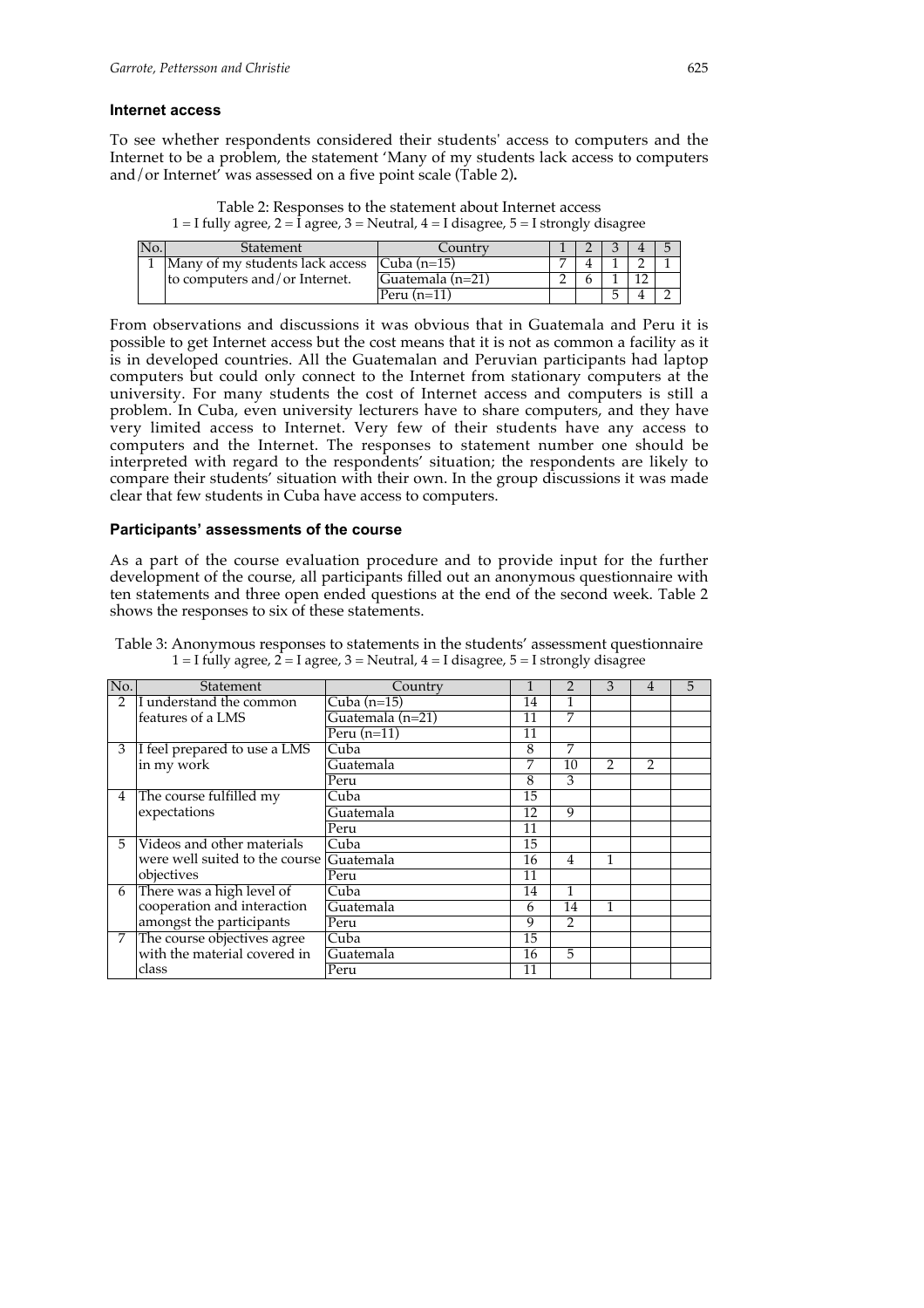Both groups gave the course a high rate of approval; it seems that the group on Cuba was the most enthusiastic and this was confirmed by the first author's observations during the course. Since the questionnaire was filled out when the course was only two weeks under way, the responses to statement number three are understandably reluctant. The responses to statement number five show a high appreciation of videos as a major source of information, which is particularly interesting because at the beginning of the course many participants were rather sceptical about the use of media files instead of a conventional textbook.

#### **Participants attitudes about OER**

The participants assessed the statements 8 and 9 on the same five point scale as above in order to show their opinions about OER (Table 4).

Table 4: Responses to statements about OER 1 = I fully agree, 2 = I agree,  $3$  = Neutral, 4 = I disagree,  $5$  = I strongly disagree

| No. | Statement                                          | Country              |    |  |  |
|-----|----------------------------------------------------|----------------------|----|--|--|
| 8   | I believe the use of the free course material on   | $\text{Cuba}$ (n=15) |    |  |  |
|     | the Internet (freeware) offers great opportunities | Guatemala (n=21)     | 14 |  |  |
|     | for increasing the quality of higher education.    | Peru $(n=11)$        | 10 |  |  |
| 9   | I am willing to make a lot of my course material   | Cuba                 |    |  |  |
|     | available as freeware on the Internet.             | Guatemala            |    |  |  |
|     |                                                    | Peru                 | 10 |  |  |

In Table 4 the responses demonstrate a very positive attitude towards OER and the discussions in the groups confirmed that the participants were impressed by the abundance of available material on the Internet. The group in Guatemala was slightly more reluctant, but still had a positive attitude about OER. A bigger difference can be seen in the responses to statement 9, where the Guatemalan group shows a slight reluctance to share course material.

#### **Participants attitudes about LMS**

To investigate the participants' perceptions about LMS a similar set of statements was used (see Table 5).

| Table 5: Responses to statements about LMS |  |
|--------------------------------------------|--|
|--------------------------------------------|--|

1 = I fully agree, 2 = I agree,  $3$  = Neutral,  $4$  = I disagree,  $5$  = I strongly disagree

| No. | Statement                                         | Country          |    |   |  |  |
|-----|---------------------------------------------------|------------------|----|---|--|--|
| 10  | A LMS can facilitate the work of the lecturers to | Cuba $(n=15)$    | 12 |   |  |  |
|     | a large extent.                                   | Guatemala (n=21) | 10 |   |  |  |
|     |                                                   | Peru $(n=11)$    | Ω  |   |  |  |
|     | A LMS can increase the performance of the         | Cuba             |    | h |  |  |
|     | students at my institution.                       | Guatemala        | 16 | 5 |  |  |
|     |                                                   | Peru             |    |   |  |  |

The responses in Table 5 show that all three groups believe that a LMS can be a very useful tool in their work. The participants in Guatemala are a little more reluctant in their responses, but in the discussions there was no apparent difference between the groups concerning statement 10. Students in Guatemala and Peru usually have access to computers and the Internet, and the Guatemalan and Peruvian participants in this course were very interested in the possibility of using features like discussion boards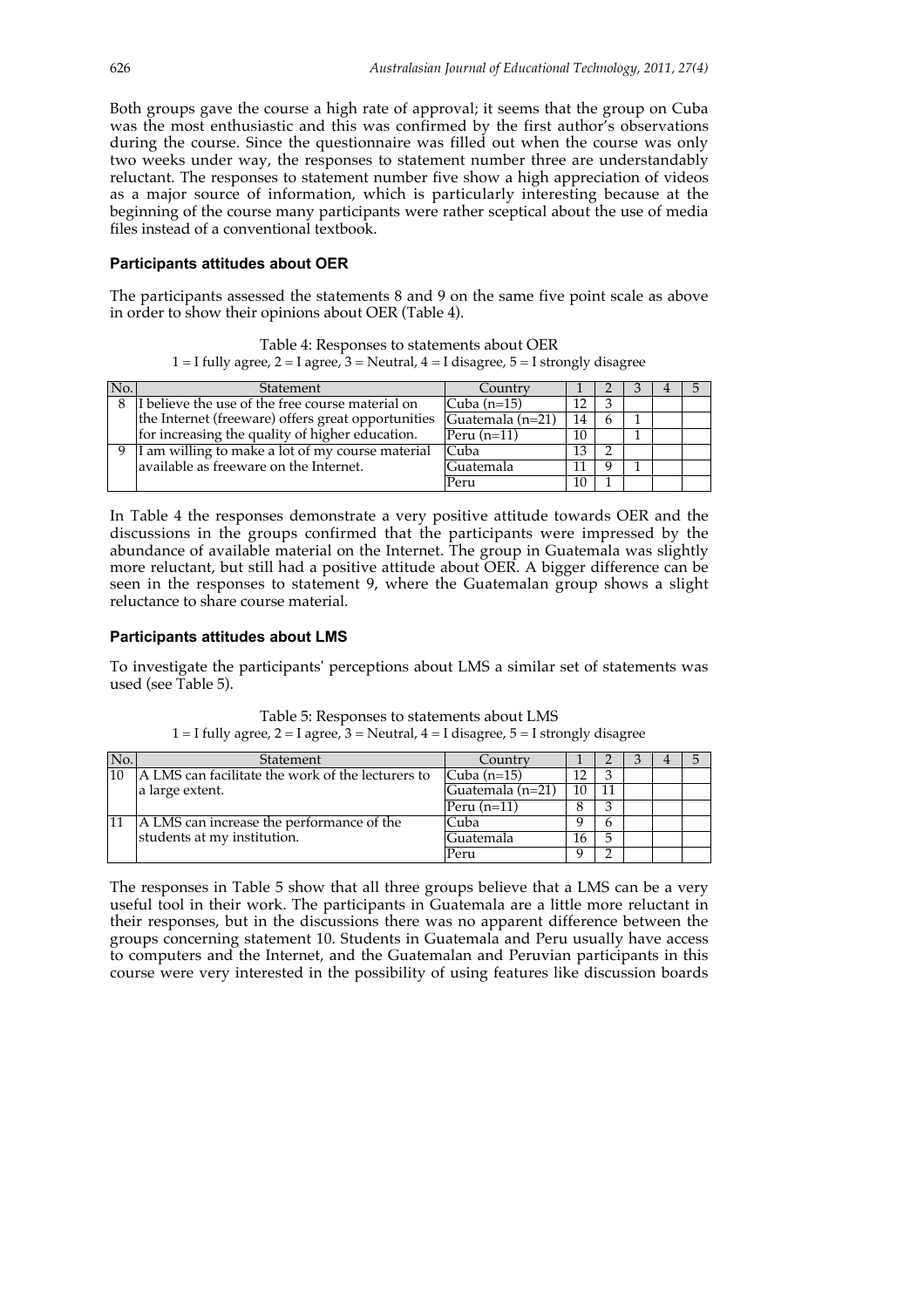to enhance the students' activities. The Cuban lecturers have very limited access to the Internet and while that situation may improve within a couple of years there is still some doubt that enough students will have sufficient access to computers and Internet to make it feasible to use the LMS tools.

To investigate how the participants perceived the method of executing programs directly from a USB drive, two additional statements were assessed by the groups in Guatemala and Peru (Table 6).

| No. | Statement                                          | Country       |    |  |  |
|-----|----------------------------------------------------|---------------|----|--|--|
|     | 12 The ability to run programs from a USB drive    | Guatemala     |    |  |  |
|     | significantly improved the learning experience.    | $(n=21)$      |    |  |  |
|     |                                                    | Peru $(n=11)$ |    |  |  |
|     | 13 The use of a USB drive to emulate the resources | Guatemala     | 14 |  |  |
|     | of the Internet makes it much more feasible to     | Peru          |    |  |  |
|     | use open educational resources (OER).              |               |    |  |  |

Table 6: Responses to statements about the use of USB memories 1 = I fully agree,  $2 = I$  agree,  $3 = Neutral$ ,  $4 = I$  disagree,  $5 = I$  strongly disagree

With the LMS executed from the USB drive it was possible to try out the program with full access, that is, as an 'administrator' not just as a 'user'. The responses to statement number 12 strongly support the assumption that it is highly desirable to be able to try out a program freely, without restrictions and concerns about security and access levels.

It is a little surprising to see the strong support for statement 13. In Cuba it is necessary to use some kind of memory device to use videos and the necessity to take turns on different computers would have made it highly inconvenient to work without USB drives.

For the Guatemalan and Peruvian groups it was more a matter of convenience and flexibility. In both Guatemala and Peru, Internet access is generally good enough to access a lot of OER online, for example media files.

The participants in Guatemala had laptop computers, without Internet connection, during the course. As mentioned above, in order to access the Internet at work they had to use stationary computers at the university, but many had an Internet connection at home. In Peru the course was given in a classroom equipped with computers with Internet connections. Internet transmission was slow and there were a lot of restrictions to accessing Internet pages. For example, *YouTube* was not available.

### **Summation**

All participants were positive about the pedagogical and methodological aproach used in the course. They agreed that a LMS can be very useful in their future practice and that the use of OER can be highly beneficial to the educational process. The participants' high appreciation of the course together with their positive attitudes about OER and the use of LMS strongly indicates that they are well prepared to increase the use of ICT in their work. They appear to be ready to use OER in the same way as they used them in this course, with a USB drive and a LMS to organise the material. The positive assessments for the course were probably due to the close connection between design and content. The course immediately demonstrated how to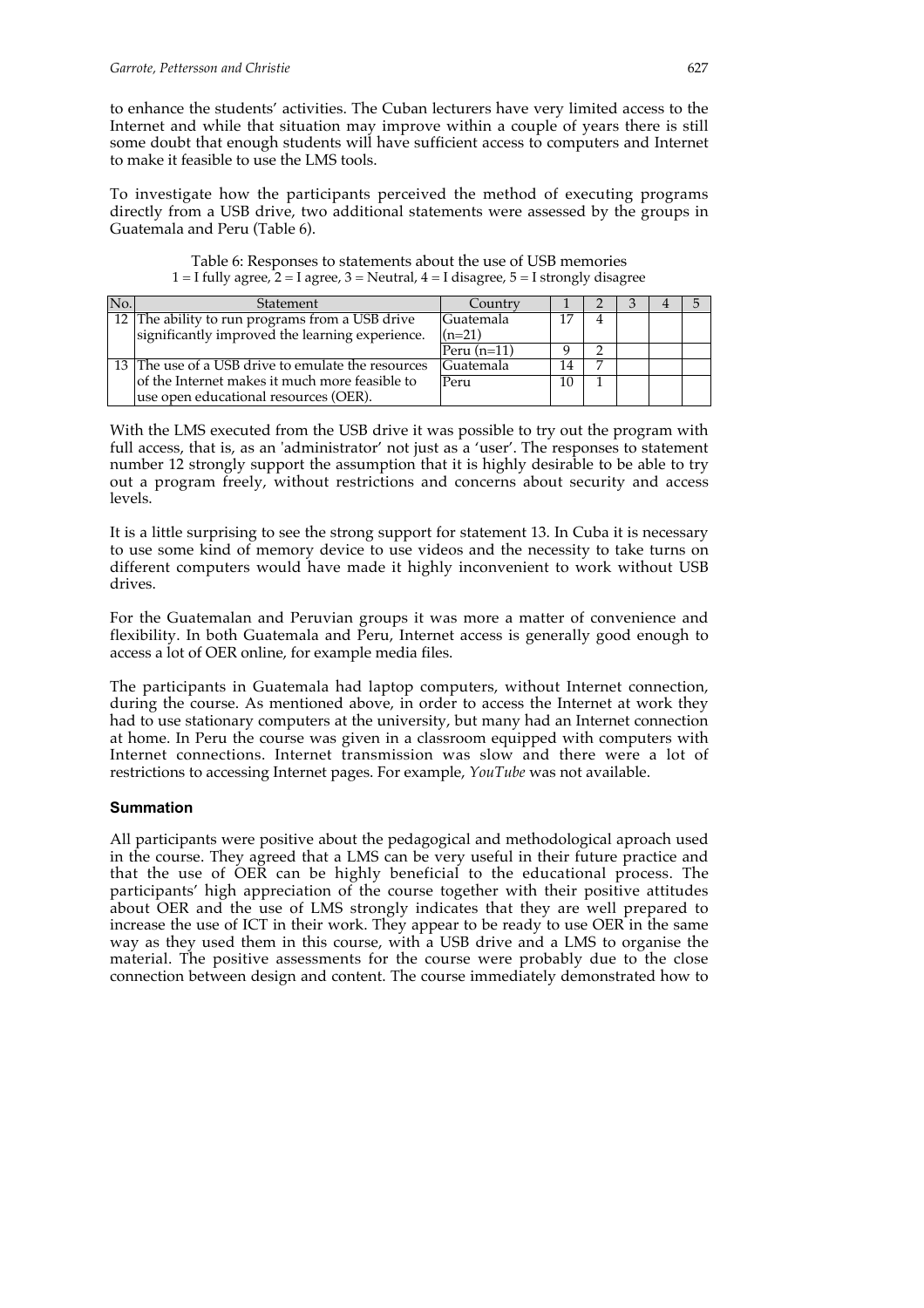utilise OER in a way that enabled lecturers themselves to begin integrating the method into their own teaching practice. The method of running the LMS from a USB drive was highly appreciated.

## **Discussion**

We assert that our LUME approach can save developing countries considerable amounts of money by introducing and educating university lecturers in the pedagogical use of LMS in on campus, blended and distance learning. The fact that teachers can use freeware almost exclusively saves money while at the same time the appropriate use of ICT will help developing universities deal with increasing numbers of students. In some senses these universities have an opportunity to leap frog some of the costly investments that universities in developed countries have made over the last decade. The comparative cost and capacity of a USB drive today compared with a few years back is a good example. Developing countries can also learn from some of the mistakes made in the poor implementation of online learning (Christie  $\&$  Garrote, 2007).

To utilise OER is an economically feasible way for educational institutions in developing countries to meet the challenge of integrating ICT into tertiary teaching and learning. But, the transition from a teacher-to-student, textbook based pedagogy, to the creation of a progressive and flexible learning environment can only be successful if it is supported by the educators. Changing educational practice must start with staff development. Teachers need the skills to handle ICT and the pedagogical and methodological challenges that employing it in course work demands. It is important that development courses in this area not only build the teacher's technical skills but also introduce them to creative ways of getting the most out of the technology from a teaching and learning perspective (Zhou & Xu, 2007).

To make computer-assisted education more generally available to people in developing countries, we strongly advocate the use of OER. There is a lot of material available, but it is not easy to utilise OER in developing countries where most people do not have a computer of their own and Internet connections are relatively expensive. It is to be expected that access to computers and the Internet will increase even in the poorest countries in the next few years. The LUME method that we advocate provides educational materials free (most OER) or at affordable prices and can be used anywhere, at any time and on any computer. In a place like Cuba where there is a well developed national intranet such an initiative is both cost effective and educationally sound.

In *Open educational resources: The way forward* (D'Antoni, 2008) the future development of OER is discussed. Awareness raising, building and supporting communities, capacity development, sustainability and quality assurance are pointed out as the five most important issues in the future. A combination of the LUME method and OER can have a beneficial impact on all five points. The first two issues are obviously addressed since the method gives many educators in developing countries, with limited Internet access, a tool to utilise OER in their practice and to cooperate in the planning of courses that utilise OER. Capacity development will also be enhanced by the LUME method. Probably not the production of new OER material, but the use, the re-use and the re-mixing of OER to form and implement courses is facilitated by LUME.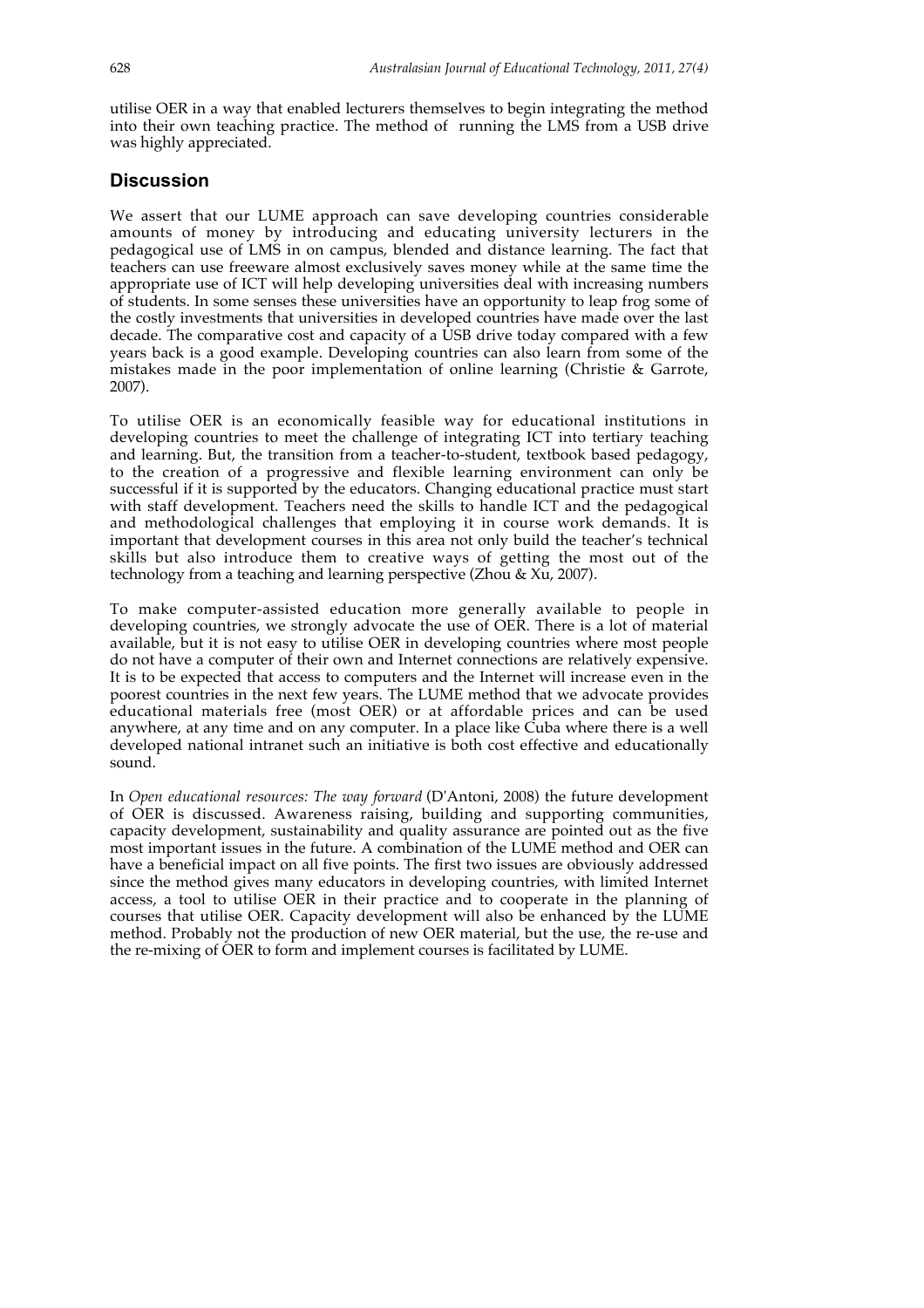Sustainability and quality assurance are closely connected. With so much material freely available on the Internet, the selection of educational material is crucial for the quality of OER-based courses. With LUME, teachers or educational institutions can pick and choose from the free material on the Internet, organise the material, possibly add some of their own and then distribute it as a complete package. In such a situation, the course package will be the creation of the teacher or institution and as such should provide some guarantees concerning the quality of the course.

The course *Adaptation of engineering education to the use of Net independent software* is an example of how that procedure can work. Once the course is put together and given for the first time the participants may use the material to give the course to others. The course package has thus been re-used in both Cuba and Guatemala.

OER together with the LUME method is a feasible solution to providing training to large numbers of university teachers in developing countries. The advent of cheap USB drives with large memory capacity means that materials for lifelong learning, distance learning, self study as well as on campus and blended learning can be distributed at low cost and utilised without regard to the availability or cost of Internet connections.

Flexibility is a strong argument for LUME even if access to the Internet and personal computers is good, but it is in developing countries, where relatively few people have computers and connection to the Internet is both patchy and expensive, that the method can make the most difference. In such a context, it is obviously of paramount importance to make use of OER. Freeware opens up opportunities for both teachers and students in countries where many people are otherwise excluded from education. There may be different reasons why OER is still not an everyday tool in developing countries, but the teachers' low awareness about OER probably plays a significant role in this.

## **Conclusions and recommendations**

The possibility of utilising OER on a wide scale in order to improve the quality of tertiary education and make it more accessible to a growing number of students in developing countries is a strong argument in favor of ICT in education. For teachers in developing countries the LUME method offers a complete tool for getting the most out of OER, notwithstanding Internet connections being scarce or expensive. OER can be adapted for courses and then copied on to USB drives. During courses the students can work off line on any available computer and they have to connect to the Internet to upload material only if the course is electronically mediated. The authors urge educational institutions, particularly in developing countries, to promote the use of OER and recommend the LUME method as a highly convenient tool to both educate the teachers and help them use OER in their own courses.

## **Acknowledgments**

This work has been produced with financial assistance from the European Community; contract DCI-ALA/19.09.01/08/ 19189/160-922/ALFA III-9. The contents are the sole responsibility of the authors and in no way to be regarded as reflecting the official views of the European Union.

The authors thank Rector PhD Lena Nordholm and the University of Borås for encouragement and main funding of our work.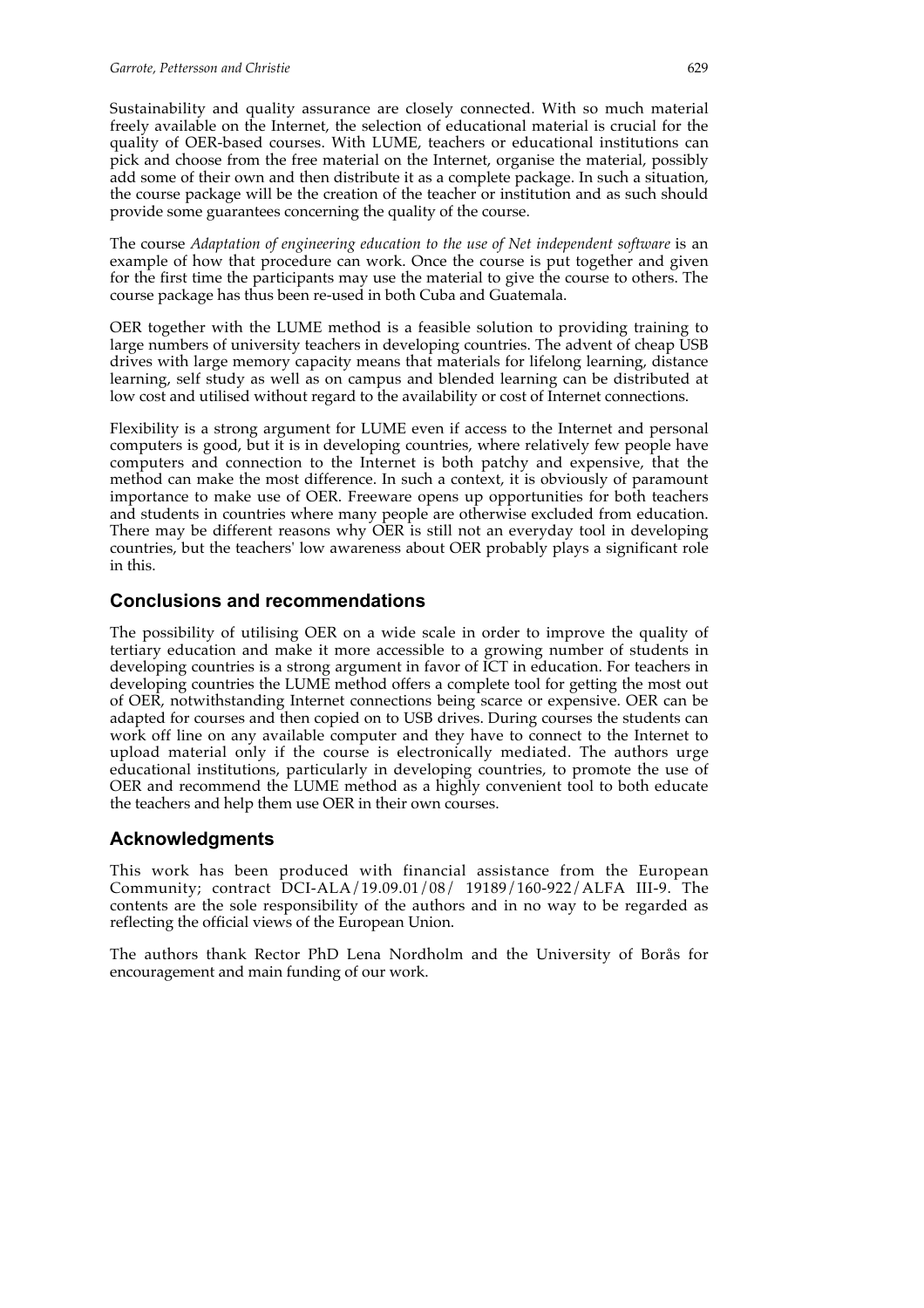## **References**

- Abelson, H. (2008). The creation of open courseware at MIT. *Journal of Science Education and Technology*, 17(2), 164-174. http://dx.doi.org/10.1007/s10956-007-9060-8
- Bain, J. D. & McNaught, C. (2006). How academics use technology in teaching and learning: Understanding the relationship between beliefs and practice. *Journal of Computer Assisted Learning*, 22(2), 99-113. http://dx.doi.org/10.1111/j.1365-2729.2006.00163.x
- Barrows, H. S. & Tamblyn, R. M. (1980). *Problem-based learning: An approach to medical education*. New York: Springer.
- Bates, T. (2005). *Technology, e-learning and distance education* (2nd ed.). London; New York: Routledge.
- Birch, D. & Burnett, B. (2009). Bringing academics on board: Encouraging institution-wide diffusion of e-learning environments. *Australasian Journal of Educational Technology*, 25(1), 117- 134. http://www.ascilite.org.au/ajet/ajet25/birch.pdf
- Björck, U. (2004). *Distributed problem-based learning: Studies of a pedagogical model in practice*. Göteborg: Acta Universitatis Gothoburgensis. http://www.dissertations.se/dissertation/8279b3a793/
- Boud, D. & Feletti, G. (1991). *The challenge of problem based learning*. London: Kogan Page.
- Cavus, N., Uzunboylu, H. & Ibrahim, D. (2008). Student opinion towards using an open source learning management system together with a collaborative tool. *Cypriot Journal of Educational Sciences*, 3(2), 120-129. http://www.world-educationcenter.org/index.php/cjes/article/view/34/30
- Christie, M. & Garrote, R. (2007). UkeU and Sweden's Net University: A comparative study. Paper presented at the International Conference on Engineering and Education Research (iCEER 2007). Melbourne, 2-7 December.
- Coates, H., James, R. & Baldwin, G. (2005). A critical examination of the effects of learning management systems on university teaching and learning. *Tertiary Education and Management,* 11(1), 19-36. http://dx.doi.org/10.1007/s11233-004-3567-9
- D'Antoni, S. (2008). *Open educational resources: The way forward Deliberations of an international community of interest*. Paris: UNESCO Institute for Educational Planning (IIEP). [not available 20 Jul 2011] http://oerwiki.iiep.unesco.org/index.php/OER:\_the\_Way\_Forward
- D'Antoni, S. (2009). Open educational resources: Reviewing initiatives and issues. *Open Learning*, 24(1), 3-10. http://dx.doi.org/10.1080/02680510802625443
- Dinevski, D. (2008). Open educational resources and lifelong learning. In *ITI 2008: 30th International Conference on Information Technology Interfaces*, 117-122. http://dx.doi.org/10.1109/ITI.2008.4588393
- Dutta, S., & Mia, I. (2009). *The global information technology report 2008-2009*. Geneva: World Economic Forum. [verified 20 Jul 2011; 2.2 MB] http://ifap.ru/library/book420.pdf
- Forman, E. A., Minick, N. & Stone, C. A. (1996). *Contexts for learning: Sociocultural dynamics in children's development*. New York: Oxford University Press.
- Garrison, D. R. & Vaughan, N. D. (2008). *Blended learning in higher education*. San Francisco, CA: Wiley.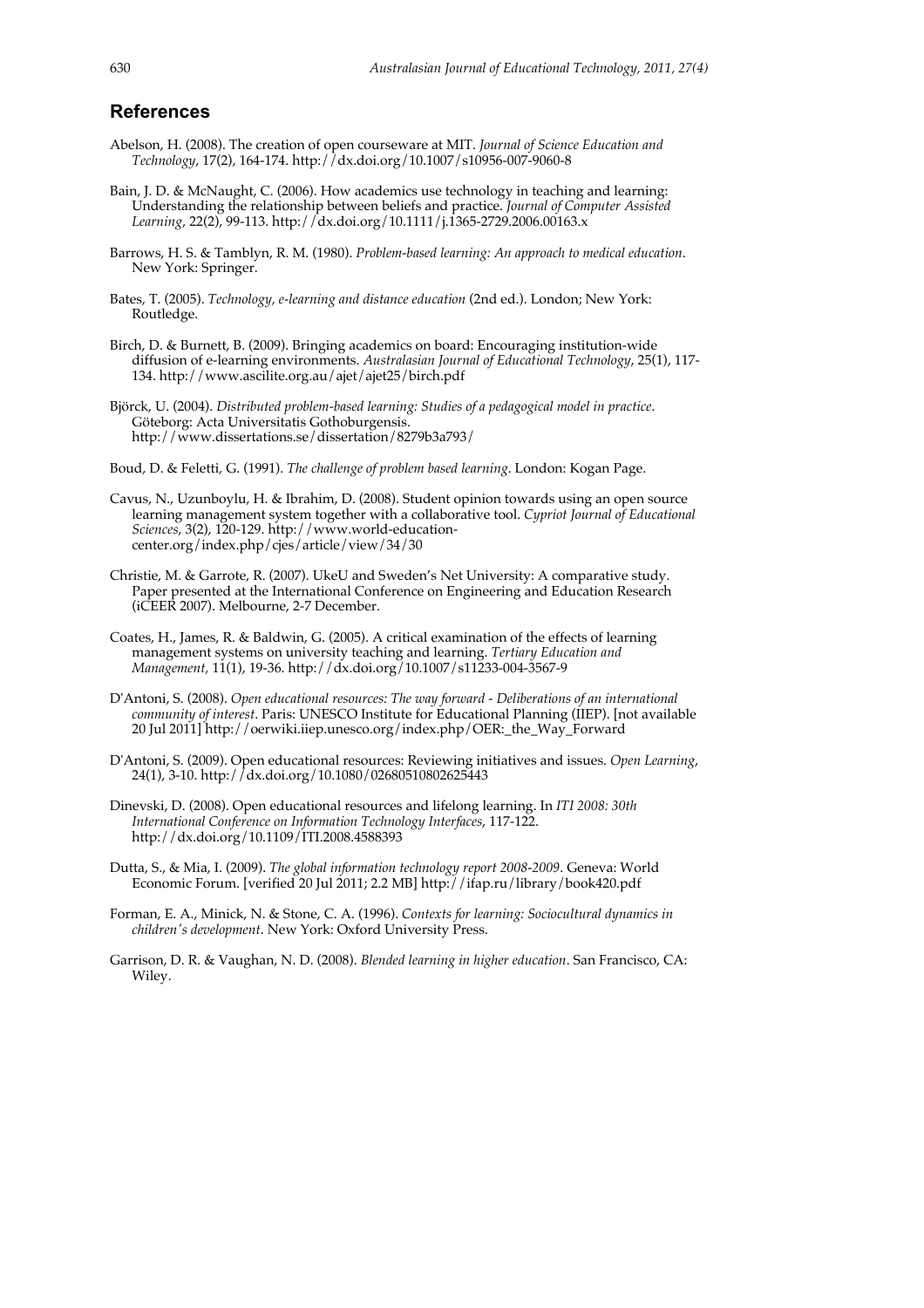- Garrote, R. & Pettersson, T. (2007). Lecturers' attitudes about the use of learning management systems in engineering education: A Swedish case study. *Australasian Journal of Educational Technology*, 23(3), 327-349. http://www.ascilite.org.au/ajet/ajet23/garrote.html
- Garrote, R. & Pettersson, T. (2011). LiveUSB mediated education (LUME). *International Journal of Education and Development using ICT*, 7(1). http://ijedict.dec.uwi.edu/include/getdoc.php?id=4473&article=1209&mode=pdf
- Garrote, R., Pettersson, T. & Christie, M. F. (2007). *Lärares attityder till användningen av lärplattformar i högre utbildning*. Göteborg: Chalmers IT University of Göteborg. http://bada.hb.se/bitstream/2320/2138/1/Garrote\_mfl\_Larares\_attityder\_till.pdf
- Garrote, R., Pettersson, T., Seoane Martínez, F., Sigrén, P. & Christie, M. (2010). Training teachers in e-learning without Internet access. *EDULEARN10* (pp. 6336-6341), Barcelona, Spain. http://www.redusoi.org/docs/publicaciones/Edulearn2010\_RAG.pdf
- Grob, H. L., Bensberg, F. & Dewanto, B. L. (2004). Developing, deploying, using and evaluating an open source learning management system. *Journal of Computing and Information Technology*, 12(2), 127-134. http://hrcak.srce.hr/cit\_ojs/index.php/CIT/article/viewFile/1537/1241
- Hailey, D. E. & Hailey, C. E. (2002). Overview of a distributed-hard-drive-based educational plan. *2002 ASEE Gulf-Southwest Annual Conference, The University of Louisiana at Lafayette, American Society for Engineering Education*. [not available 20 Jul 2011] http://www.aseegsw.org/Proceedings/IIA2.pdf
- Harel, I. & Papert, S. (1991). *Constructionism: Research reports and essays*, 1985-1990. Norwood, NJ: Ablex.
- Hoffmann, B. (2004). *The politics of the Internet in third world development: Challenges in contrasting regimes with case studies of Costa Rica and Cuba*. New York: Routledge.
- Kafai, Y. B. & Resnick, M. (1996). *Constructionism in practice: Designing, thinking and learning in a digital world*. Mahwah, NJ: Lawrence Erlbaum Associates.

Khosrowpour, M. (2002). *Web-based instructional learning*. Hershey, PA: IRM Press.

Kukla, A. (2000). *Social constructivism and the philosophy of science*. New York: Routledge.

- Lauricella, S. & Kay, R. (2010). Assessing laptop use in higher education classrooms: The laptop effectiveness scale (LES). *Australasian Journal of Educational Technology*, 26(2), 151-163. http://www.ascilite.org.au/ajet/ajet26/lauricella.html
- Lim, C. P. (2001). Object of the activity systems as a major barrier to the creative use of ICT in schools. *Australian Journal of Educational Technology*, 17(3), 295-312. http://www.ascilite.org.au/ajet/ajet17/lim.html
- Lim, C. P., Khine, M. S., Hew, T., Wong, P., Divaharan, S. & Lim, B.(2003). Exploring critical aspects of information technologies integration in Singapore schools. *Australian Journal of Educational Technology*, 19(1), 1-24. http://www.ascilite.org.au/ajet/ajet19/lim.html

Lockard, J. & Pegrum, M. (2007). *Brave new classrooms*. New York: Peter Lang.

Lockwood, F. & Gooley, A. (2001). *Innovation in open and distance learning*. London: Kogan Page.